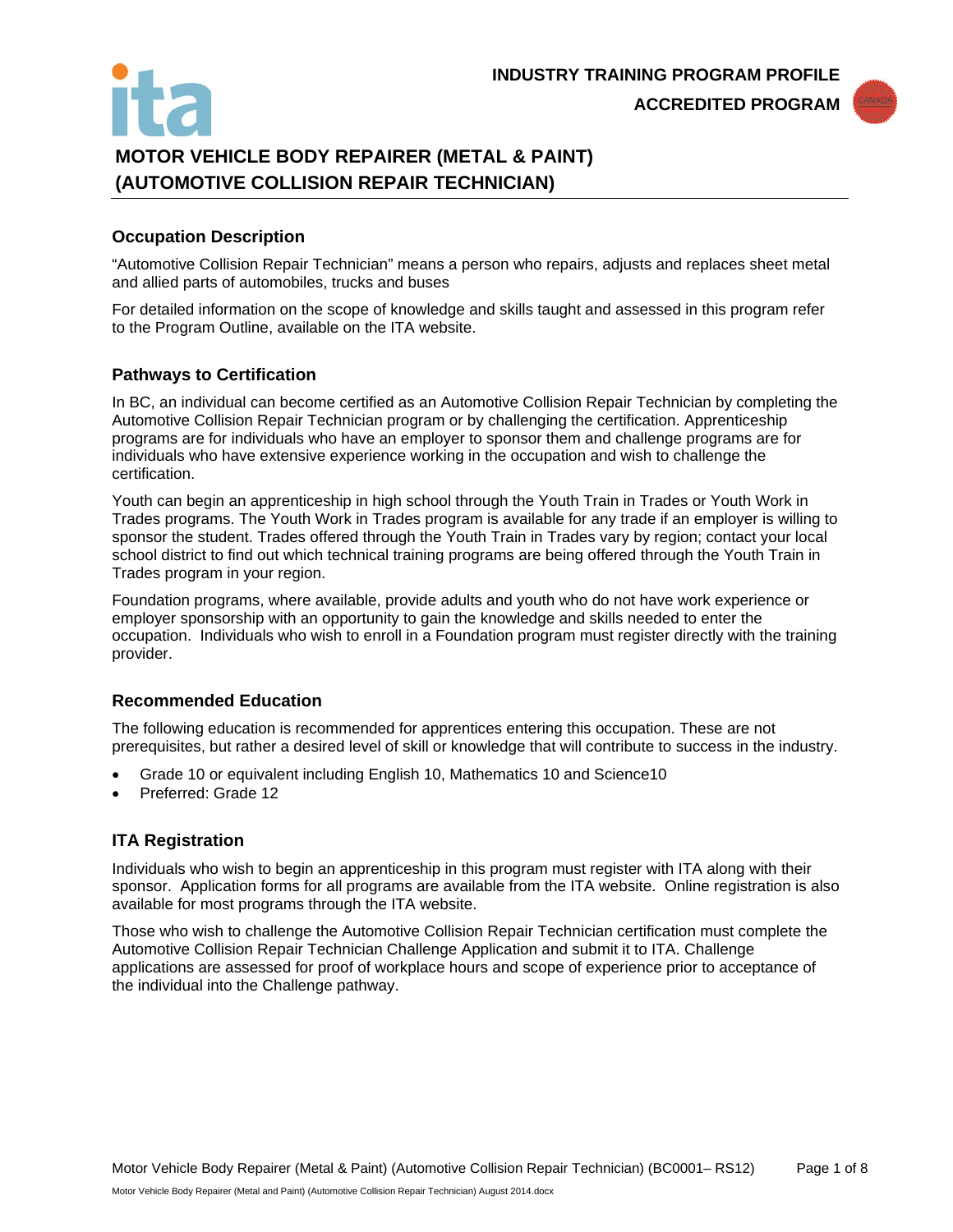



#### **Apprenticeship Pathway**

This graphic provides an overview of the Motor Vehicle Body Repairer (Metal & Paint) (Automotive Collision Repair Technician) apprenticeship pathway.



*\*Suggested duration based on 30-hour week*

CROSS-PROGRAM CREDITS



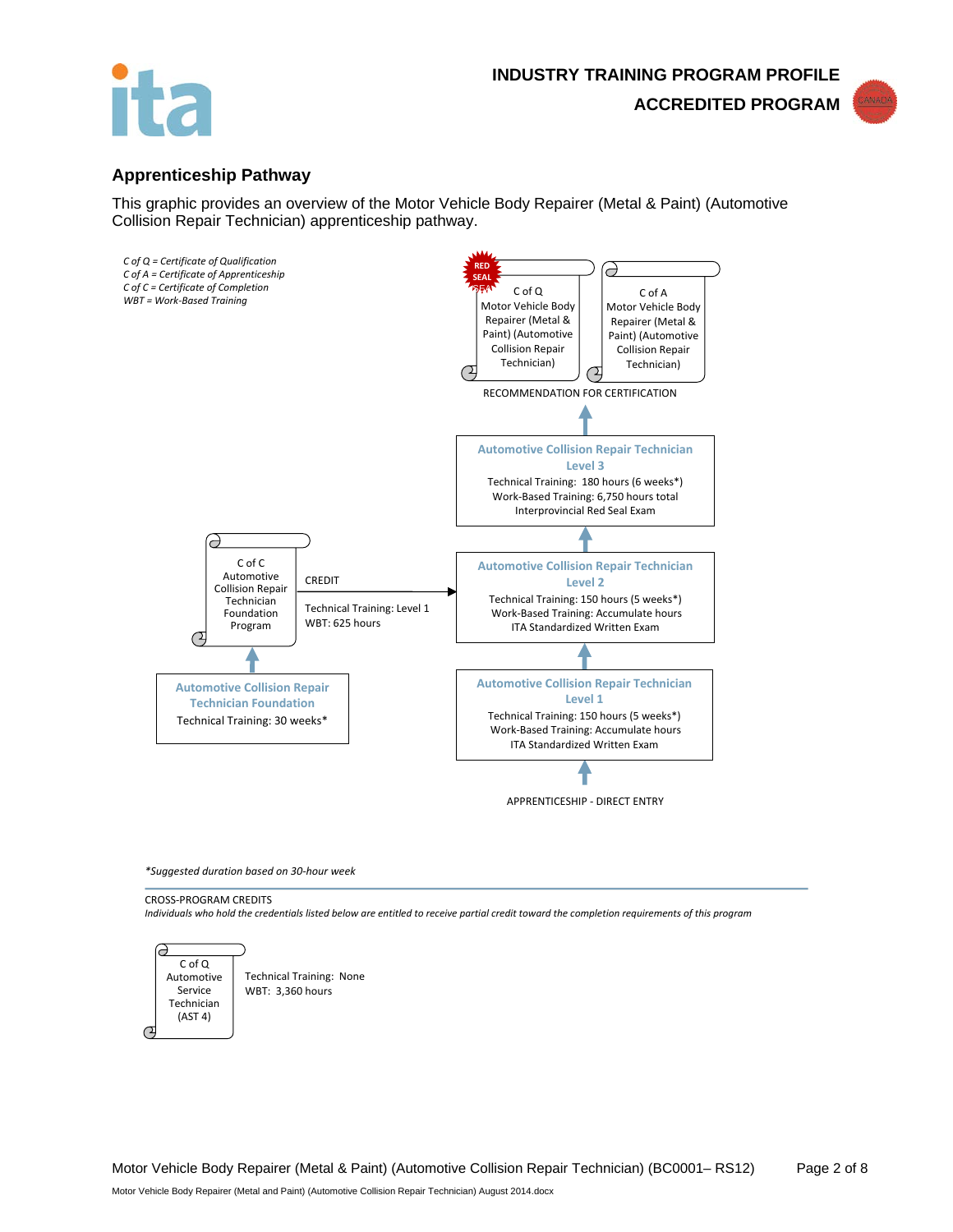

**INDUSTRY TRAINING PROGRAM PROFILE**

**ACCREDITED PROGRAM**



|                                       | <b>Apprenticeship Program Standards</b>                                                                                                                                                                                                                                                                                                                                              |                                                                                                                                                                                                                                            |  |  |
|---------------------------------------|--------------------------------------------------------------------------------------------------------------------------------------------------------------------------------------------------------------------------------------------------------------------------------------------------------------------------------------------------------------------------------------|--------------------------------------------------------------------------------------------------------------------------------------------------------------------------------------------------------------------------------------------|--|--|
| <b>Credentials Awarded</b>            | Motor Vehicle Body Repairer (Metal & Paint) (Automotive Collision Repair<br>Technician) – Certificate of Qualification with Interprovincial Red Seal endorsement<br>Motor Vehicle Body Repairer (Metal & Paint) (Automotive Collision Repair<br>٠<br>Technician) – Certificate of Apprenticeship                                                                                     |                                                                                                                                                                                                                                            |  |  |
| <b>ITA Registration Prerequisites</b> | Agreement signed by the employer to sponsor the apprentice<br>٠                                                                                                                                                                                                                                                                                                                      |                                                                                                                                                                                                                                            |  |  |
| <b>Completion Requirements</b>        | Certification as an Automotive Collision Repair Technician is awarded upon successful<br>completion of:                                                                                                                                                                                                                                                                              |                                                                                                                                                                                                                                            |  |  |
|                                       | Requirement                                                                                                                                                                                                                                                                                                                                                                          | Level of Achievement Required                                                                                                                                                                                                              |  |  |
|                                       | <b>Technical Training</b>                                                                                                                                                                                                                                                                                                                                                            | Minimum 70% in each level of technical training:<br>• Level 1: 150 hours (or 5 weeks*) and ITA<br>standardized written exam<br>• Level 2: 150 hours (or 5 weeks*) and ITA<br>standardized written exam<br>Level 3: 180 hours (or 6 weeks*) |  |  |
|                                       | Interprovincial Red Seal Exam                                                                                                                                                                                                                                                                                                                                                        | Minimum 70%                                                                                                                                                                                                                                |  |  |
|                                       | <b>Work-Based Training</b>                                                                                                                                                                                                                                                                                                                                                           | 6,750 hours                                                                                                                                                                                                                                |  |  |
|                                       | Recommendation for Certification                                                                                                                                                                                                                                                                                                                                                     | Recommendation for certification signed by<br>the Sponsor and an individual holding<br>credentials eligible for sign-off authority                                                                                                         |  |  |
|                                       | (*Assuming 30 hours in school per week)                                                                                                                                                                                                                                                                                                                                              |                                                                                                                                                                                                                                            |  |  |
| <b>Program Duration</b>               | 4 years to complete.                                                                                                                                                                                                                                                                                                                                                                 | Duration varies depending on how training is delivered, but the program generally takes                                                                                                                                                    |  |  |
|                                       | The technical training requirement is typically met through block-release training (full-<br>time, at school) delivered by an ITA-approved training provider. It can also be met<br>through approved alternative training models (e.g., distance education, online, part-time)<br>and/or level challenge where these options are available.                                          |                                                                                                                                                                                                                                            |  |  |
| <b>Sign-off Authority</b>             | Credentials eligible to sign-off on the Recommendation for Certification:<br>• Automotive Collision Repair Technician - Certificate of Qualification<br>Motor Vehicle Body Repairer (Metal & Paint) (Automotive Collision Repair<br>Technician) - Interprovincial Red Seal endorsement<br>• ITA-issued letter authorizing supervision and sign-off of apprentices in this occupation |                                                                                                                                                                                                                                            |  |  |
| Challenging a Level                   | The following levels of technical training can be challenged for advanced placement in<br>this program:                                                                                                                                                                                                                                                                              |                                                                                                                                                                                                                                            |  |  |
|                                       | Level                                                                                                                                                                                                                                                                                                                                                                                | Prerequisites                                                                                                                                                                                                                              |  |  |
|                                       | $\blacksquare$ Level 1<br>Level 2                                                                                                                                                                                                                                                                                                                                                    | N/A<br>N/A                                                                                                                                                                                                                                 |  |  |
|                                       |                                                                                                                                                                                                                                                                                                                                                                                      |                                                                                                                                                                                                                                            |  |  |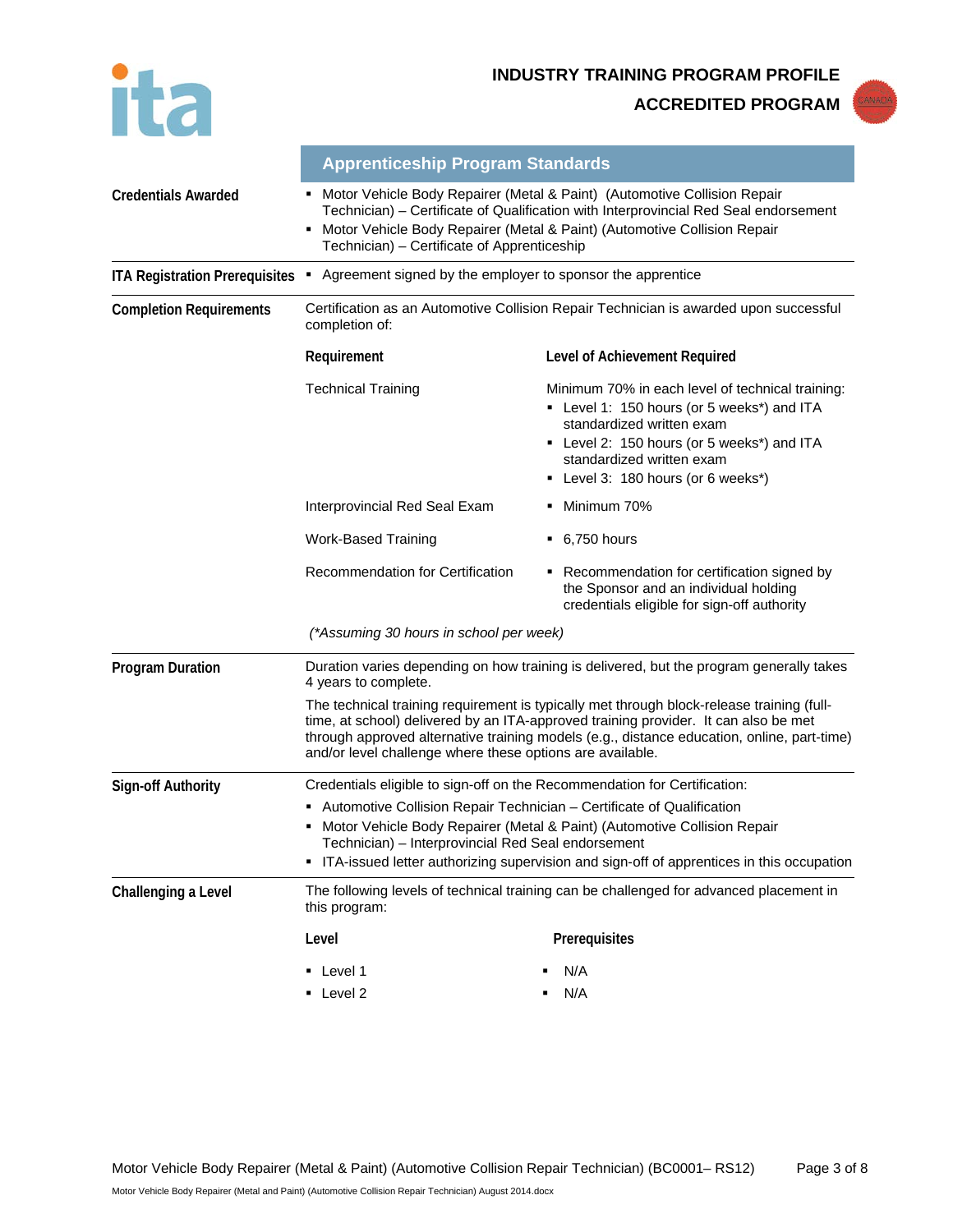

**INDUSTRY TRAINING PROGRAM PROFILE**

**ACCREDITED PROGRAM**



|                       | <b>Apprenticeship Program Standards</b>                                                                                                         |                                                              |
|-----------------------|-------------------------------------------------------------------------------------------------------------------------------------------------|--------------------------------------------------------------|
| Cross-Program Credits | Individuals who hold the credentials listed below are entitled to receive partial credit<br>toward the completion requirements of this program: |                                                              |
|                       | Credential                                                                                                                                      | Credit(s) Granted                                            |
|                       | Automotive Service Technician<br>(Automotive Service Technician 4) $-$<br>Certificate of Qualification                                          | Technical Training: None<br>Work-Based Training: 3,360 hours |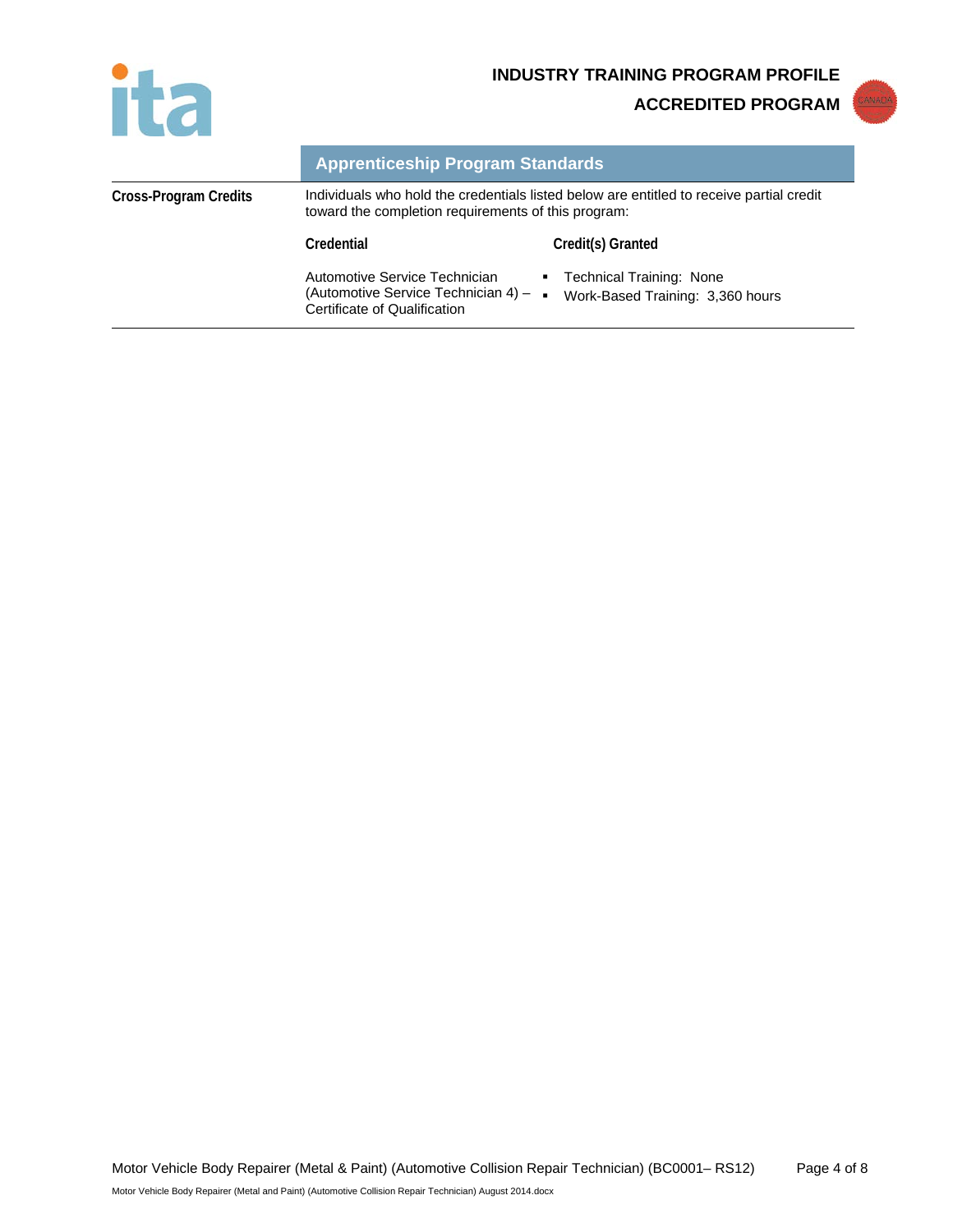



#### **Challenge Pathway**

This graphic provides an overview of the Motor Vehicle Body Repairer (Metal & Paint) (Automotive Collision Repair Technician) challenge pathway.



CREDIT FOR PRIOR LEARNING

*Individuals who hold the credentials listed below are entitled to receive partial credit toward the completion requirements of this program*

*None*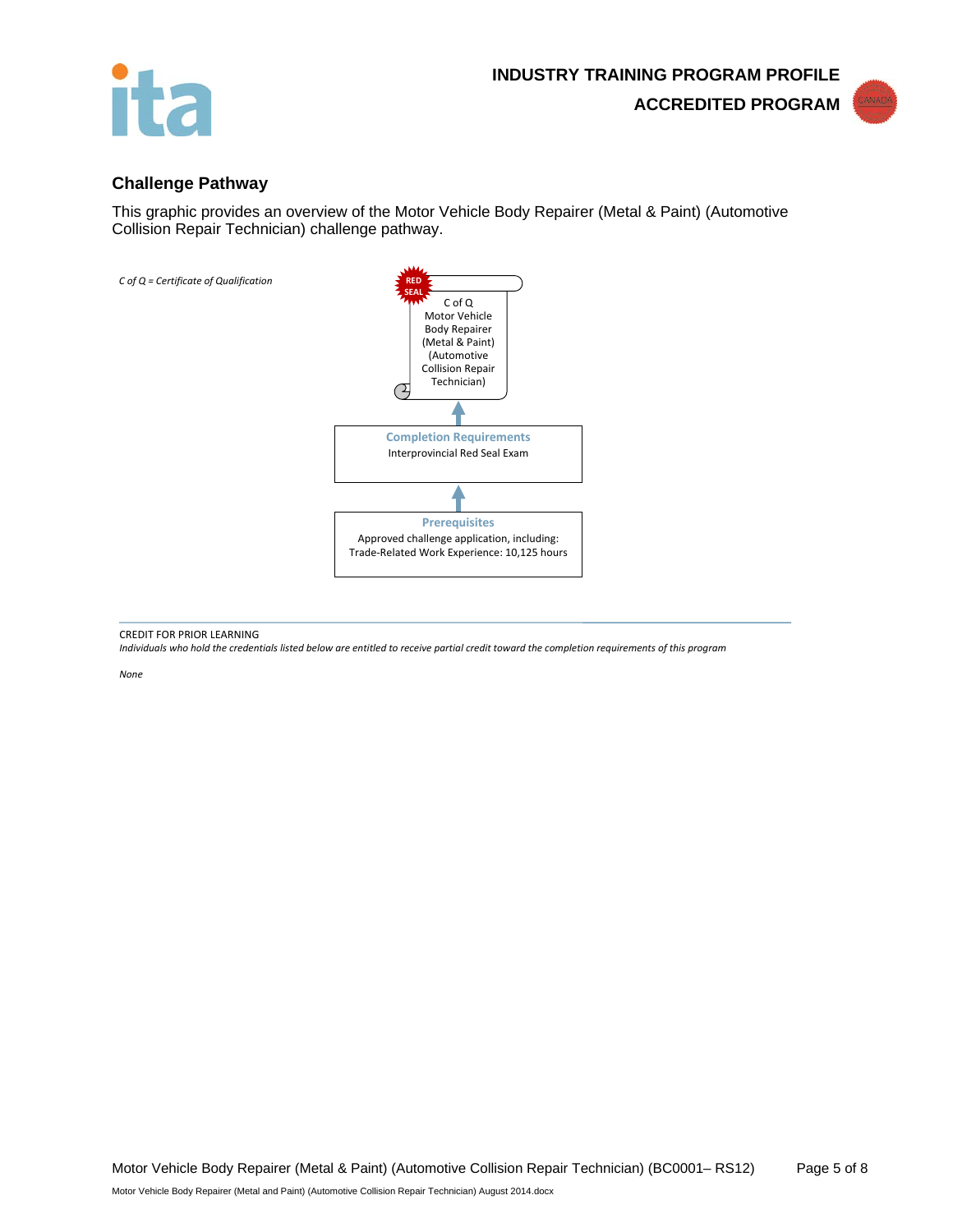



|                                       | <b>Challenge Program Standards</b>                                                                                                                               |                               |  |
|---------------------------------------|------------------------------------------------------------------------------------------------------------------------------------------------------------------|-------------------------------|--|
| <b>Credentials Awarded</b>            | Motor Vehicle Body Repairer (Metal & Paint) (Automotive Collision Repair Technician)<br>- Certificate of Qualification with Interprovincial Red Seal endorsement |                               |  |
| <b>ITA Registration Prerequisites</b> | An approved Challenge Application, which includes:<br>■ 10,125 documented hours of directly related experience working in the occupation                         |                               |  |
| <b>Credit for Prior Learning</b>      | Individuals who hold the credentials listed below are considered to have met, or partially<br>met, the prerequisites for challenging this program:               |                               |  |
|                                       | Credential                                                                                                                                                       | Credit(s) Granted             |  |
|                                       | None                                                                                                                                                             | $\blacksquare$ N/A            |  |
| <b>Completion Requirements</b>        | Certification as an Automotive Collision Repair Technician is awarded upon successful<br>completion of:                                                          |                               |  |
|                                       | Requirement                                                                                                                                                      | Level of Achievement Required |  |
|                                       | Interprovincial Red Seal Exam                                                                                                                                    | Minimum 70%<br>۰.             |  |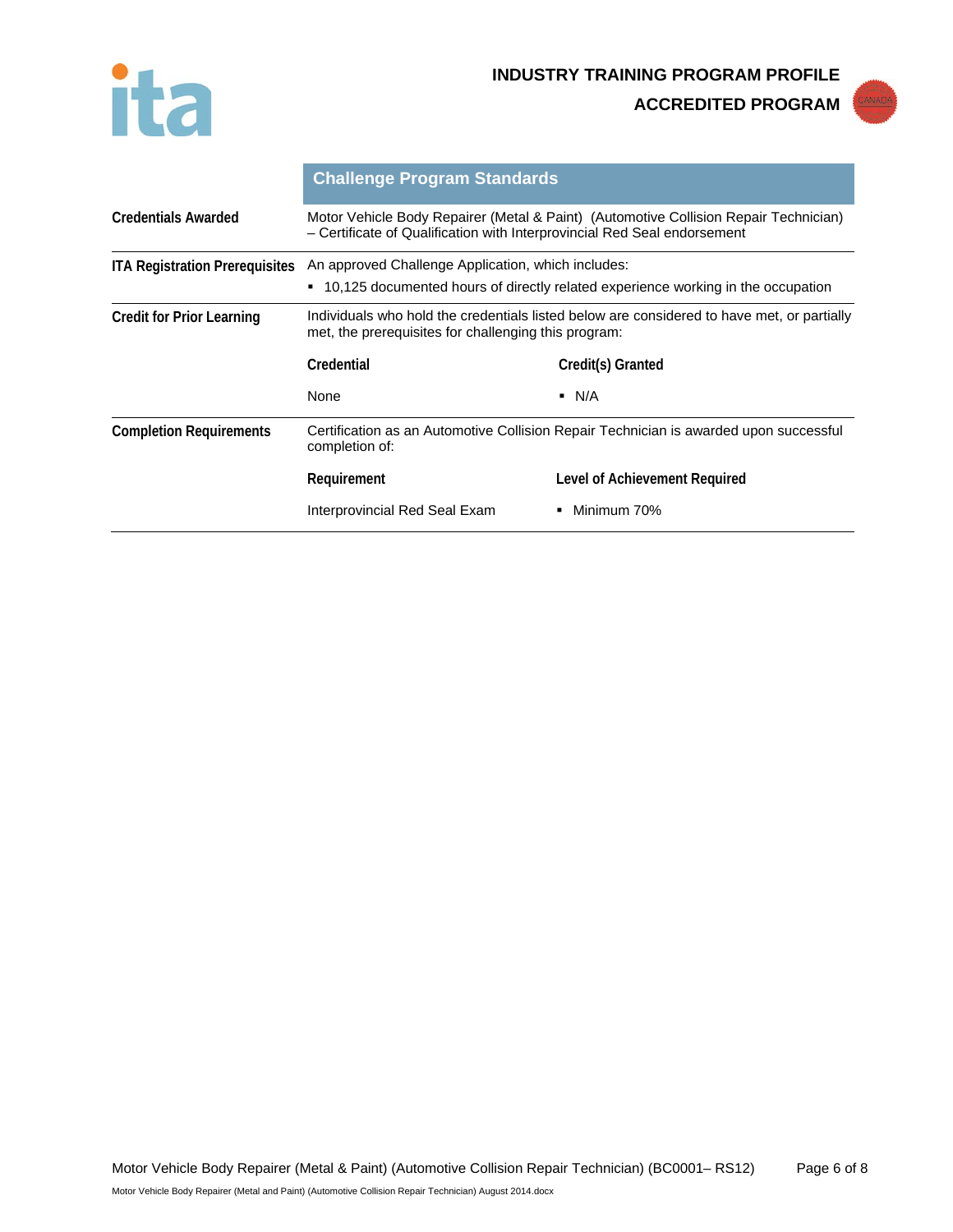



# **Foundation Program**

Refer to the Apprenticeship pathway diagram for this program to see how the Automotive Collision Repair Technician Foundation program leads to apprenticeship in this trade.

|                                     | <b>Foundation Program Standards</b>                                                                                                               |                                                                                                                                                                                                                                                             |  |
|-------------------------------------|---------------------------------------------------------------------------------------------------------------------------------------------------|-------------------------------------------------------------------------------------------------------------------------------------------------------------------------------------------------------------------------------------------------------------|--|
| <b>Credentials Awarded</b>          | Automotive Collision Repair Technician – Certificate of Completion                                                                                |                                                                                                                                                                                                                                                             |  |
| <b>Enrollment Prerequisites</b>     | Contact training provider. Prerequisites vary between training institutions.                                                                      |                                                                                                                                                                                                                                                             |  |
| <b>Completion Requirements</b>      | A Certificate of Completion in this program is awarded upon successful completion of:                                                             |                                                                                                                                                                                                                                                             |  |
|                                     | Requirement                                                                                                                                       | Level of Achievement Required                                                                                                                                                                                                                               |  |
|                                     | Technical Training                                                                                                                                | Minimum 70%<br>٠                                                                                                                                                                                                                                            |  |
| <b>Program Duration</b>             | Duration varies depending on how training is delivered, but program generally takes 30<br>weeks to complete, assuming 30 hours in school per week |                                                                                                                                                                                                                                                             |  |
| <b>Credit toward Apprenticeship</b> | program:                                                                                                                                          | Individuals who complete the Automotive Collision Repair Technician Foundation<br>program will receive the following credit toward completion of the Motor Vehicle Body<br>Repairer (Metal & Paint) (Automotive Collision Repair Technician) apprenticeship |  |
|                                     | ■ Technical Training: Level 1<br>• Work-Based Training: 625 hours                                                                                 |                                                                                                                                                                                                                                                             |  |